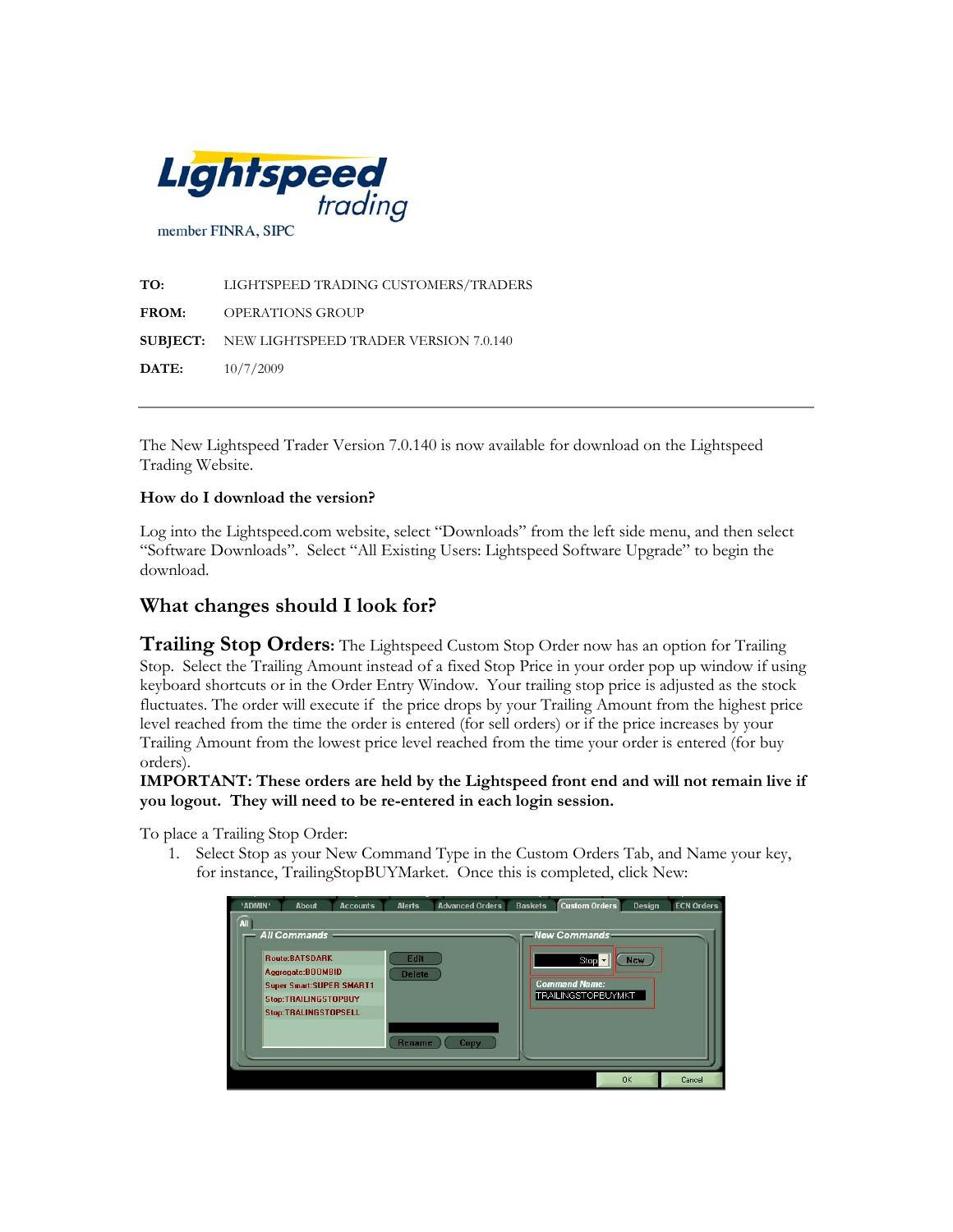2. Now select Trailing Stop from the radio button at the bottom left of the following screen and map the order type that you would like activated when your Trailing Stop is triggered. When you are finished, click Done:



**Remember to map an order commandthat will execute your order in its entirety such as a market order or an order with a large marketable limit.** 

3. Now map the new trailing stop command you have just created to a hot key in the Keyboard Tab or to an order button in your Hotbutton window. You may also access your Trailing Stop commands in the Order Entry Window by selecting Stop Command in the Type dropdown menu.

| <b>Export</b>            | <b>Increments</b>                                                                         | Keyboard           | Linkina                                                                                     |         | <b>MM Boxes</b>                                                                                              | <b>Order Entry</b>        | <b>Reserve</b> |                                                                                                                                                                                                                                                                                                                                                      | <b>Risers &amp; Fallers Super Smart</b> |
|--------------------------|-------------------------------------------------------------------------------------------|--------------------|---------------------------------------------------------------------------------------------|---------|--------------------------------------------------------------------------------------------------------------|---------------------------|----------------|------------------------------------------------------------------------------------------------------------------------------------------------------------------------------------------------------------------------------------------------------------------------------------------------------------------------------------------------------|-----------------------------------------|
|                          | <b>SNETBidScrollingTier</b><br><b>SNETOfferScrollingTier</b><br><b>TRAILINGSTOPBUYMKT</b> | <b>C</b> Sort<br>۸ | $Unmap$ >><br><< Map<br><b>V</b> Shift<br><b>VAIt</b><br>$\alpha$ Ctrl<br><b>O</b> Multiple | R<br>5. | <b>BATSDARK</b><br><b>BOOMBID</b><br><b>SUPER SMART1</b><br><b>TRAILINGSTOPBUY</b><br><b>TRALINGSTOPSELL</b> | <b>TRAILINGSTOPBUYMKT</b> |                | <b>C</b> Tier Size Orders<br><b>Closeout Orders (up to tier)</b><br><b>C Closeout Entire Pos Orders</b><br><b>C</b> Miscellaneous Size Orders<br>Custom Commands<br><b>Cancel Order Keys</b><br><b>C Trading Function Keys</b><br><b>C Non-trading Function Keys</b><br><b>CAccess Keys</b><br><b>C</b> Testing/Deprecated<br><b>C</b> Enhanced Keys |                                         |
| <b>BOOMBID</b><br>5<br>5 |                                                                                           | ×                  | <b>O</b> Use<br>Space,<br>as the<br>Tab key                                                 |         |                                                                                                              |                           |                | Corder Entry Popup<br><b></b> <i><b>√</b> Use Alt   Alt for Closeouts</i><br>O Disable Closeouts if there<br>are no positions.<br><b>OK</b>                                                                                                                                                                                                          | Cancel                                  |

| ш<br>Order Entry: VZ |                   |                   |                                                        |  |  |  |  |  |  |
|----------------------|-------------------|-------------------|--------------------------------------------------------|--|--|--|--|--|--|
| Symbol               | <b>Shares</b>     | <b>Trail Amt</b>  | Command                                                |  |  |  |  |  |  |
| VZ                   |                   | 0.30              | <b>I.</b> ING STOPBUY/ARCABUYMark $\blacktriangledown$ |  |  |  |  |  |  |
| Type                 |                   |                   | TRAILINGSTOPBUY/ARCABuyMarketFull                      |  |  |  |  |  |  |
| Stop Command -       |                   |                   | TRAILINGSTOPBUYMKT/ARCABuyMarketCloseoutFull           |  |  |  |  |  |  |
|                      |                   |                   | TRALINGSTOPSELL/ARCASellMarketFull                     |  |  |  |  |  |  |
|                      | <b>Inside Bid</b> | <b>Inside Ask</b> |                                                        |  |  |  |  |  |  |
| SELL                 | 30.39             | 30.40             | <b>BUY</b>                                             |  |  |  |  |  |  |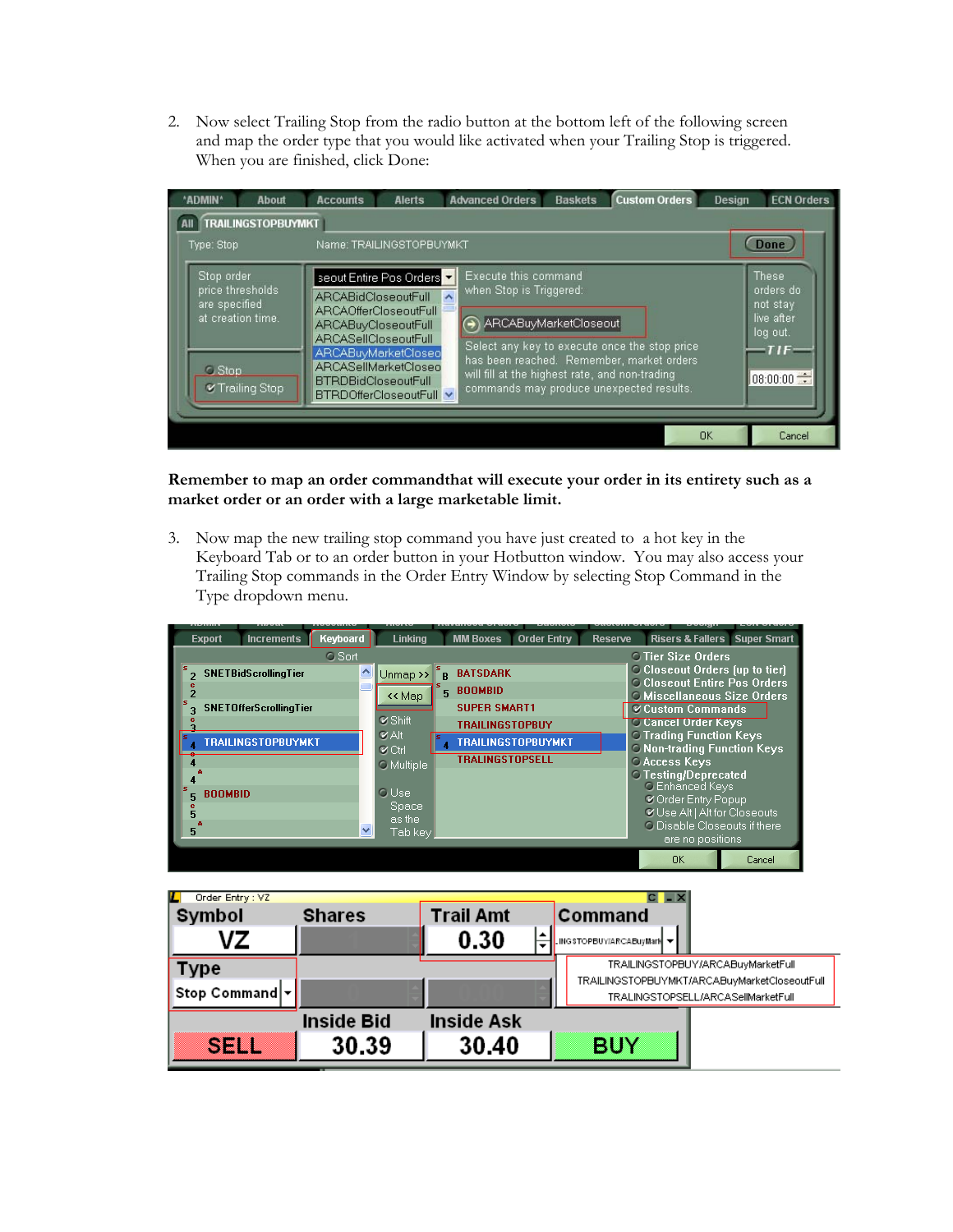**Create Custom Routes:** Create custom keys that will send special routing instructions to venues like EDGE and NASDAQ. Currently both ECN's use 4 letter acronyms for order types like EDGA ROUT, or NSDQ TFTY. Use the Custom Routes to create the key of your choice with configurable quantity, marketable limit, and time in force to get to any of these "routes."

To create a Custom Route:

1. Select Route as your New Command Type in the Custom Orders Tab, and Name your order command, for instance, NSDQ TFTY Buy. Once this is completed, click New:

| *ADMIN* | About                                                                                                                                                                                    | <b>Accounts</b> | <b>Alerts</b>                   | <b>Advanced Orders</b> | <b>Baskets</b> | <b>Custom Orders</b>                                             | <b>Design</b> | <b>ECN Orders</b> |
|---------|------------------------------------------------------------------------------------------------------------------------------------------------------------------------------------------|-----------------|---------------------------------|------------------------|----------------|------------------------------------------------------------------|---------------|-------------------|
| All     | <b>All Commands</b><br><b>Route:BATSDARK</b><br>Aggregate: BOOMBID<br><b>Super Smart: SUPER SMART1</b><br>Stop:TRAILINGSTOPBUY<br>Stop:TRAILINGSTOPBUYMKT<br><b>Stop:TRALINGSTOPSELL</b> |                 | Edit<br><b>Delete</b><br>Rename | Copy                   |                | -New Commands<br>Route -<br><b>Command Name:</b><br> NSDQTFTYBUY | <b>New</b>    |                   |
|         |                                                                                                                                                                                          |                 |                                 |                        |                |                                                                  | <b>OK</b>     | Cancel            |

2. Configure the parameters as you would in any Custom Order including size, quantity, marketable limit, time in force and whether or not you want it to be a pop-up (confirm). In addition to entering the ECN/Market you will also enter in the routing instructions in the Contra Field, seen below:

| *ADMIN*                                                                   | <b>About</b> | <b>Accounts</b>                                                            | <b>Alerts</b> | <b>Advanced Orders</b>                                   |                                  | <b>Baskets</b>                                      | <b>Custom Orders</b>                                                                                                                                                          | <b>Design</b>                                          | <b>ECN Orders</b>                                                                                |
|---------------------------------------------------------------------------|--------------|----------------------------------------------------------------------------|---------------|----------------------------------------------------------|----------------------------------|-----------------------------------------------------|-------------------------------------------------------------------------------------------------------------------------------------------------------------------------------|--------------------------------------------------------|--------------------------------------------------------------------------------------------------|
| <b>NSDQTFTYBUY</b><br>Type: Route<br>$Side -$<br>$Q$ Buy<br><b>O</b> Sell |              | Name: NSDQTFTYBUY<br><b>Market</b><br><b>NSDQ</b><br>Contra<br><b>TFTY</b> |               | $Display$ Through<br><b>V</b> Visible<br><b>O</b> Hidden | C Bid<br>VAsk<br><b>O</b> Market | 0.030<br><b>C</b> Nasdaq Bid<br><b>C Nasdag Ask</b> | <b>Order Size</b><br><b>With Position to close</b><br><b>C</b> Closeout<br>$V$ Tiers<br>C Quantity<br><b>Without Position to close</b><br><b>V</b> Tiers<br><b>C</b> Quantity | $\mathbf{1}$ $\mathbf{1}$<br>$\mathbf{1}$ $\mathbf{-}$ | <b>Done</b><br>Popup/<br><b>Confirm</b><br><b>O</b> Yes<br><b>V</b> No<br>TIF<br>DAY<br>08:00:00 |
|                                                                           |              |                                                                            |               |                                                          |                                  |                                                     |                                                                                                                                                                               | <b>OK</b>                                              | Cancel                                                                                           |

**Note: You may only enter 4 letter acronyms in each field.**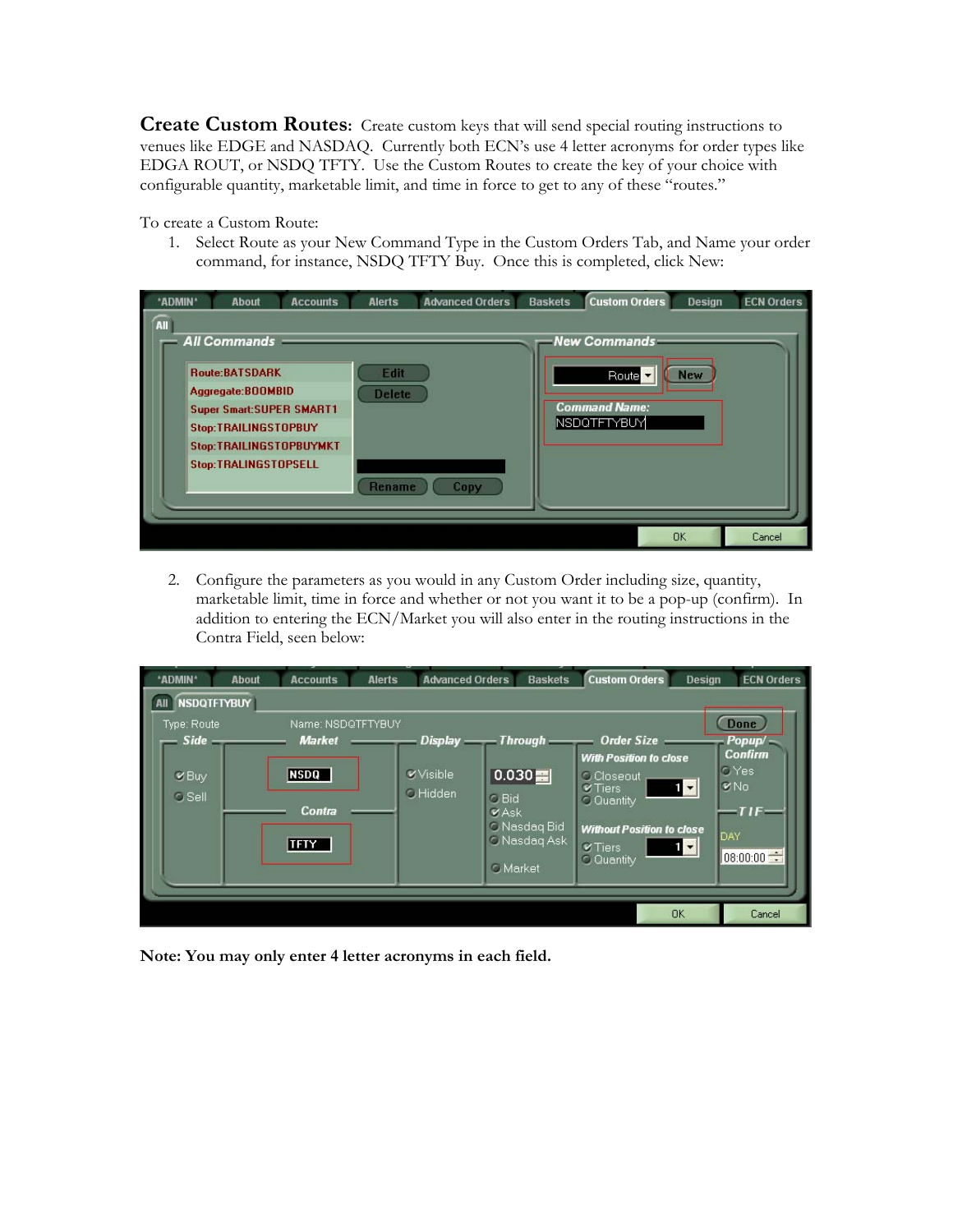3. Once the new order command is created, map it to a hot key in the keyboard tab or add it as an order button to your Hotbutton window. These custom routes are not compatible with the order entry window.

| Keyboard<br><b>Increments</b><br><b>Export</b>                                            | Linking                                                                                                                                                              | <b>MM Boxes</b><br><b>Order Entry</b>                                                                                                                                     | <b>Reserve</b><br><b>Risers &amp; Fallers Super Smart</b>                                                                                                                                                                                                                                                                                                                                                                                         |
|-------------------------------------------------------------------------------------------|----------------------------------------------------------------------------------------------------------------------------------------------------------------------|---------------------------------------------------------------------------------------------------------------------------------------------------------------------------|---------------------------------------------------------------------------------------------------------------------------------------------------------------------------------------------------------------------------------------------------------------------------------------------------------------------------------------------------------------------------------------------------------------------------------------------------|
| <b>O</b> Sort<br>$\frac{6}{6}$<br><b>NSDOTFYBUY</b><br>8<br>$\overline{R}$<br>8<br>g<br>g | Ą<br>Unmap >><br><< Map<br>$\n  Shift\n$<br><b>VAIt</b><br>$\alpha$ Ctrl<br><b>C</b> Multiple<br><b>O</b> Use<br>Space:<br>as the<br>$\ddot{\phantom{1}}$<br>Tab key | <b>BATSDARK</b><br>R<br><b>BOOMBID</b><br>5.<br><b>NSDQTFYBUY</b><br><b>SUPER SMART1</b><br><b>TRAILINGSTOPBUY</b><br><b>TRAILINGSTOPBUYMKT</b><br><b>TRALINGSTOPSELL</b> | <b>C</b> Tier Size Orders<br>C Closeout Orders (up to tier)<br><b>C Closeout Entire Pos Orders</b><br><b>C Miscellaneous Size Orders</b><br>Custom Commands<br>Cancel Order Keys<br><b>C Trading Function Keys</b><br><b>C Non-trading Function Keys</b><br><b>CAccess Keys</b><br><b>C</b> Testing/Deprecated<br>C Enhanced Keys<br>COrder Entry Popup<br>Use Alt   Alt for Closeouts<br><b>C</b> Disable Closeouts if there<br>are no positions |
|                                                                                           |                                                                                                                                                                      |                                                                                                                                                                           | <b>DK</b><br>Cancel                                                                                                                                                                                                                                                                                                                                                                                                                               |

## **Some Available Routes and Descriptions**:

**BATS DARK**: The BATS Dark Scan order type routes to participating Dark Liquidity Partners (DLPs), offering potential price improvement and lower access fees, before routing out to the market.

**ARCA POPL**: ARCA PO Plus orders allow you to access NYSE or NYSE AMEX via ARCA. **EDGA/X RDOT**: Will first scrape EDGE book and then route to DOT. Also eligible to be routed out to all destinations

**EDGA/X RDOX**: Will scrape EDGE book, then route to DOT. Won't route externally via DOT. **EDGA/X ROUT**: This is the default route on all EDGE orders. Marketable orders are eligible to be routed to all destinations including IOI destinations.

**EDGA/X ROUZ**: Marketable orders will be routed to IOI destinations, will not route to displayed liquidity.

**EDGA/X ROUC**: Sweeps book, IOI and non-IOI destinations, BX, DOT then reposts to EDGX **EDGA/X ROUD**: Marketable orders are routed to non-IOI dark destinations but will not be routed to displayed liquidity.

**EDGA/X ROUE**: Marketable orders are eligible to be routed externally to all destinations except IOI destinations.

**NSDQ SCAN**: First attempts to execute against orders available on the NASDAQ book at a price equal to or better than the NBBO, after which it will then route to other markets. If shares remain unexecuted after routing they are posted on the NSDQ book. Once the order is posted to the book, if it is subsequently locked or crossed, the system will not route out again.

**NSDQ STGY/RASH**: Behaves similar to SCAN, except that the order will route out again after posting to the NASDAQ book, if the order is subsequently locked or crossed.

**NSDQ TFTY**: Will access NASDAQ OMX BXSM (BXSM), low-priced liquidity venues and the New York Stock Exchange (NYSE). All securities are eligible for the order, however Tape B and Tape C securities will not route to the NYSE. All orders using the TFTY strategy must have a limit price and must be entered between 9:30 a.m. and 4:00 p.m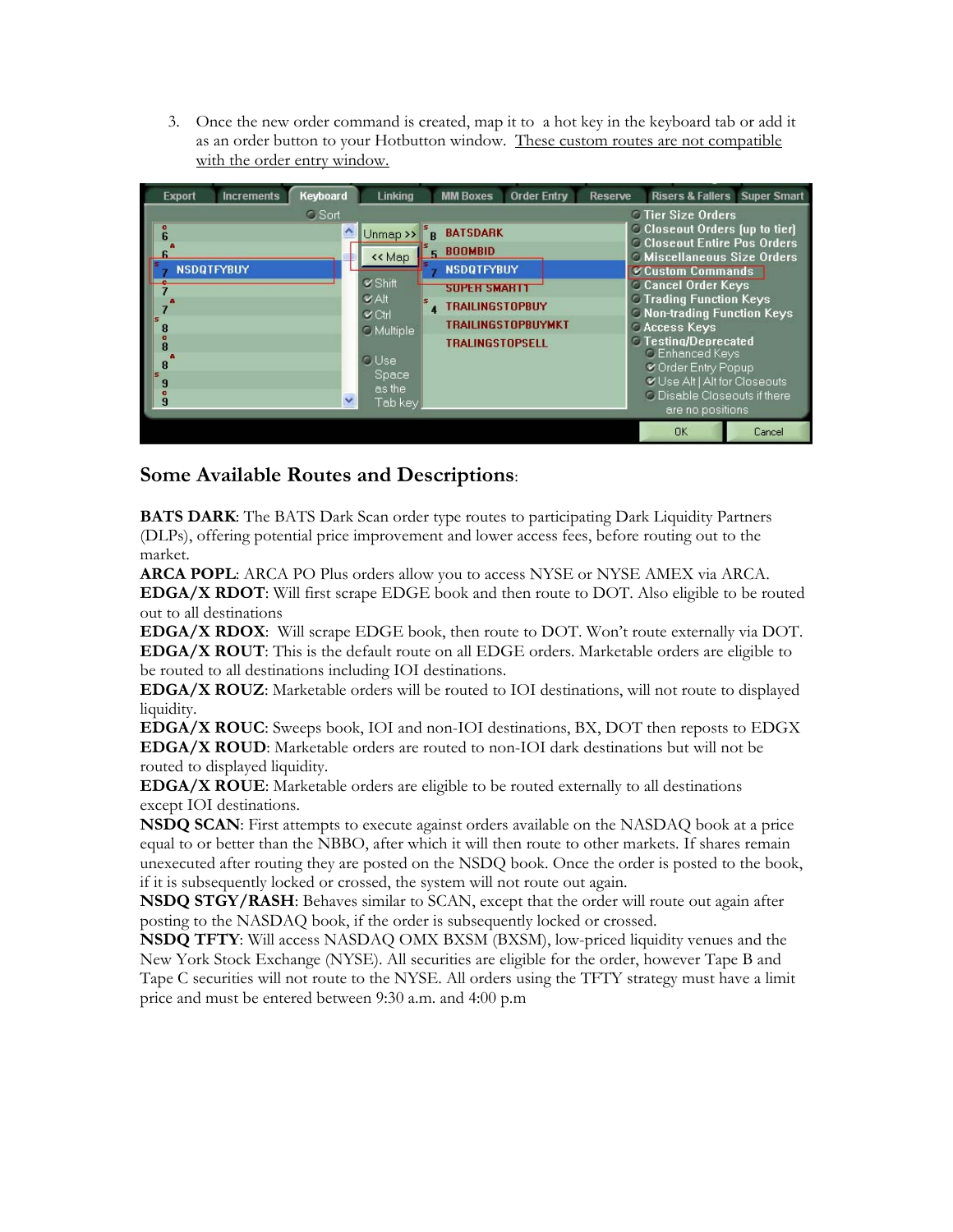**Execution Time Column in Orders Window:** Allows you to view when your order was executed. Currently, the Time column will display when your order was placed, until you log off and on. The execution time will display your last execution in each order, according to your Lightspeed front end.

| H<br>Orders          |                      |             |                       |                        |                                    |
|----------------------|----------------------|-------------|-----------------------|------------------------|------------------------------------|
| Time                 | Exec Time            | Side        | Symbol                | Quantity               | Exec/Order Price                   |
| 11:13:40             | 11:13:40             | <b>SLD</b>  | <b>ZVZZT</b>          | 100 / 100              | 100.03 / 100.03                    |
| 11:14:04             | 11:14:07             | вот         | ZVZZT                 | 100 / 100              | 100.01 / 100.01                    |
| 11:14:07             | 11:14:07             | <b>SLD</b>  | <b>ZVZZT</b>          | 100 / 100              | 100.01 / 100.01                    |
| 11:14:17<br>11:14:23 | 11:14:23<br>11:14:24 | вот<br>SI D | <b>ZVZZT</b><br>7V77T | 100 / 100<br>100 / 100 | 100.03 / 100.03<br>100.03 / 100.03 |
|                      | 11-14-58             | BOT         |                       |                        |                                    |
| 14-14-50             | 44-44-50             | el n        | <b>7077T</b>          | 400 / 400              | 100.00 / 100.00                    |
|                      |                      |             |                       |                        |                                    |

**Closeout Option in Order Entry Window**: Set your Order Entry Window Quantity to "Closeout" to have your OEW propagate with your position size when you switch to a symbol (Quotes Subtab) OR click in the Level 2 (Mouse Subtab). **If you do not have a position, the OEW will propagate your Tier Size.** 



**New Routes for OTCBB Orders**: The Order Entry Window will allow you to choose between NITE, ARCA, and CITI for OTCBB orders. Previously OTCBB Orders were only executable on NITE.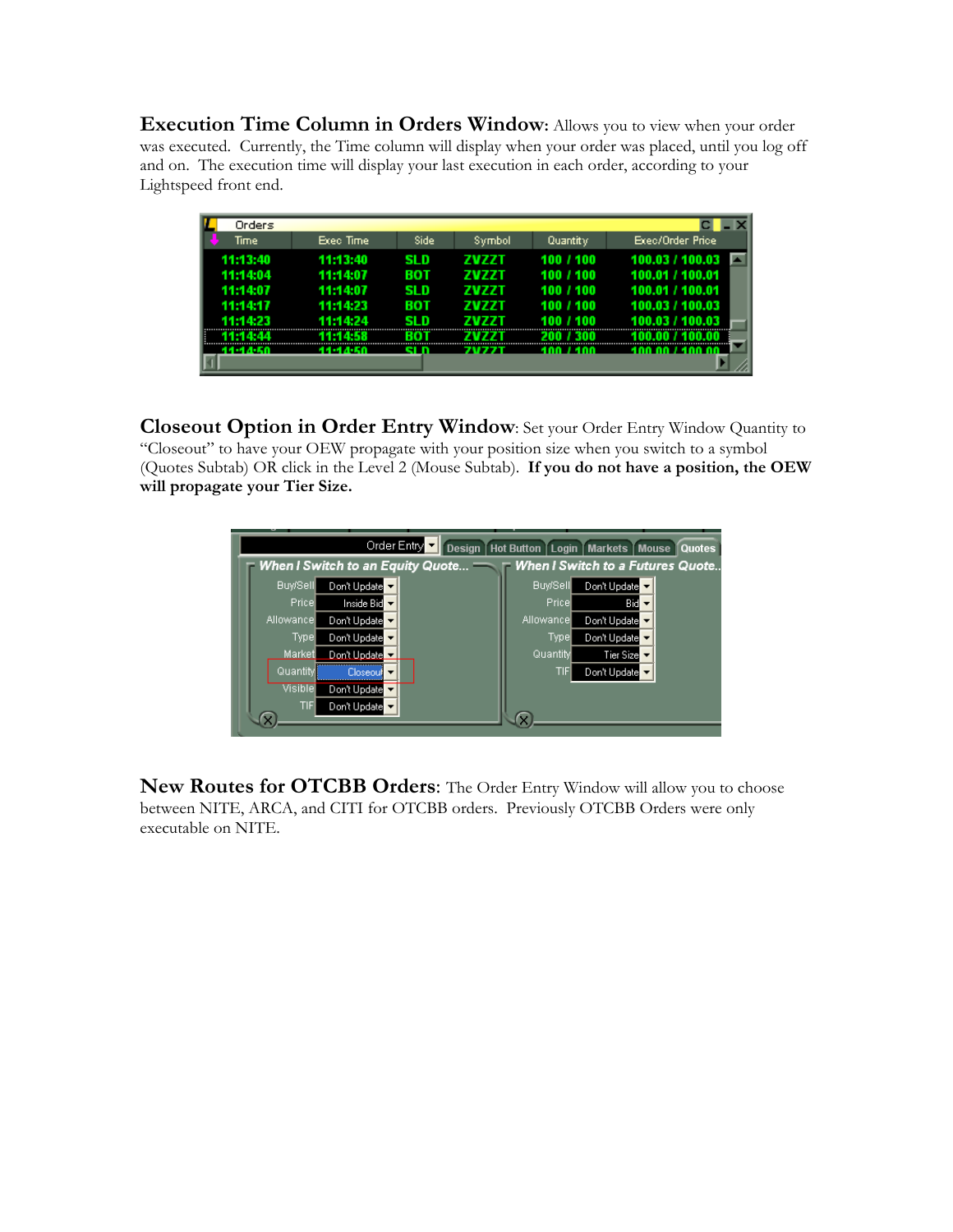## **What changes should I look for in Lightspeed Charts?**

**Spike Filter:** The right-click menu in the Lightspeed chart is now equipped with an option to "Correct for Spikes." When checked, the chart will not scale to any points outside of 4 standard deviations. "Bad" points will not be removed but the chart will not include them within the scale of the y-axis. Users may define a larger or smaller standard deviation in the Chart Tab, 'Shared' subtab.



Pivot Lines: Pivot Lines are now one of the available studies from the dropdown in the Studies Tab. Pivot Lines are only available on Today's Intraday Data, they will not display on Daily Charts or previous day's data.



Plot Executions on Charts: Select the Executions study from the dropdown in the Studies Tab to display your trades on the charts. Buys are indicated with a green circle, sells are indicated with a red circle.

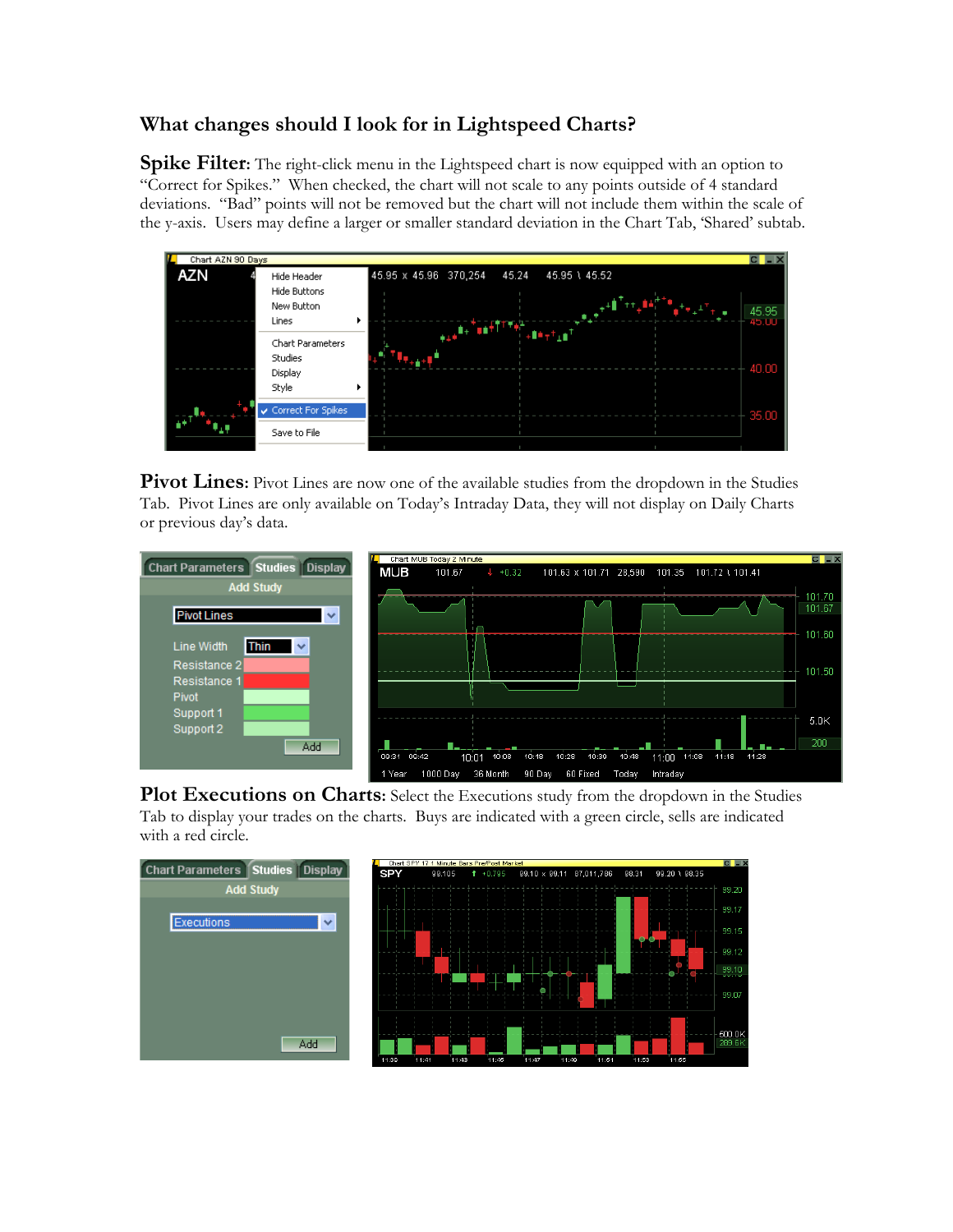**Overlay or Performance Chart Choice:** When selecting a "Comparison Chart" you can now select whether you would like it to display as an Overlay or a Performance Chart. A performance chart will compare the overlaid stock's price performance to the Price Chart while an overlay will simply overlay the symbol's slope within the given scale of the Price Chart.



**90 Day Overlay Chart WYNN (Yellow Line) over SPY (Candle)** 



**90 Day Performance Chart WYNN (Yellow Line) over SPY (Candle)**